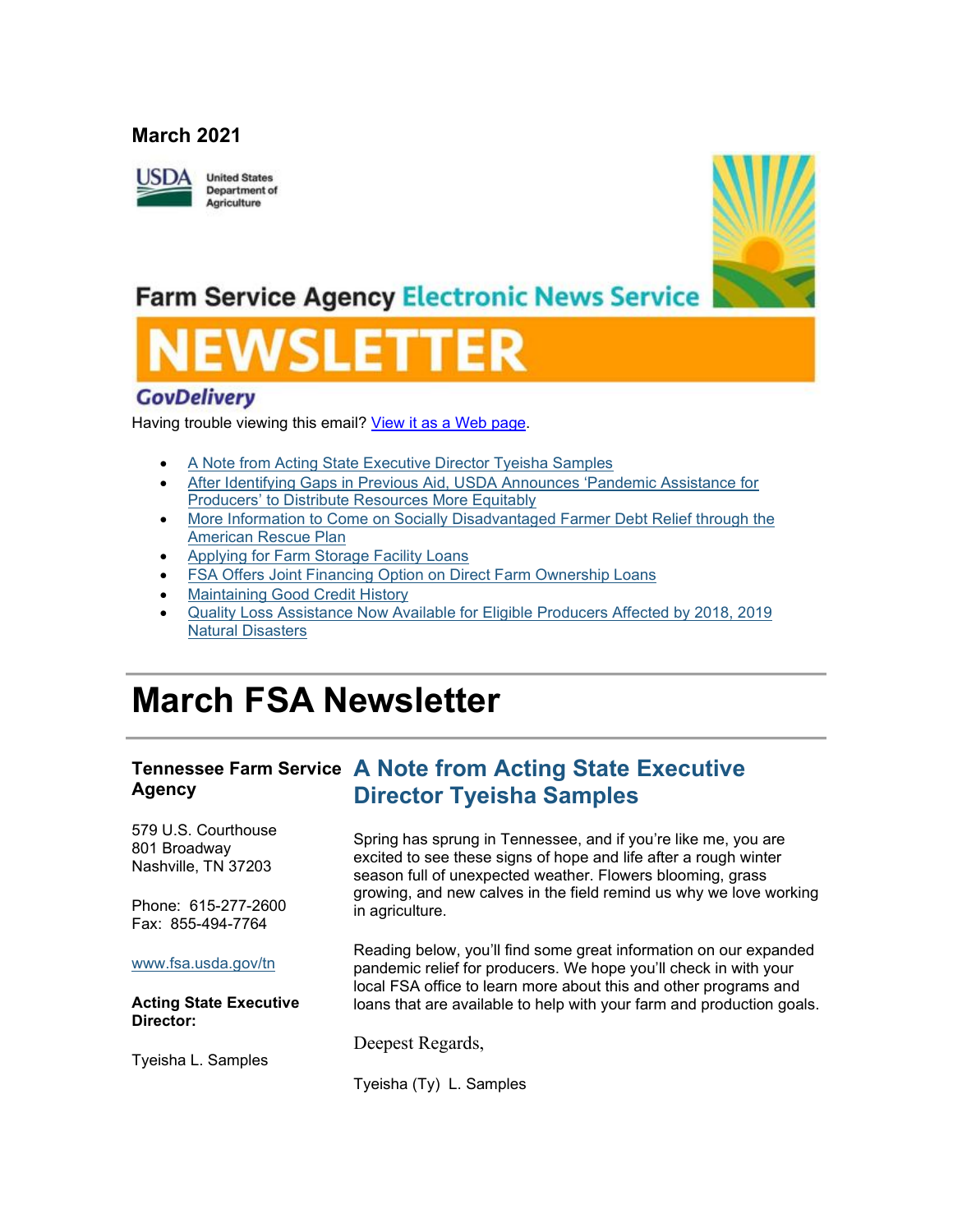#### **State Committee:**

Acting, Tennessee State Executive Director

Steve Officer, Chair Daryl Brown Charlotte Kelly Renea Jones Rogers Brian Flowers

To find contact information for your local office go to www.fsa.usda.gov/tn

## **After Identifying Gaps in Previous Aid, USDA Announces 'Pandemic Assistance for Producers' to Distribute Resources More Equitably**

Agriculture Secretary Tom Vilsack announced today that USDA is establishing new programs and efforts to bring financial assistance to farmers, ranchers and producers who felt the impact of COVID-19 market disruptions. The new initiative—**USDA Pandemic Assistance for Producers** will reach a broader set of producers than in previous COVID-19 aid programs. USDA is dedicating at least \$6 billion toward the new programs. The Department will also develop rules for new programs that will put a greater emphasis on outreach to small and socially disadvantaged producers, specialty crop and organic producers, timber harvesters, as well as provide support for the food supply chain and producers of renewable fuel, among others. Existing programs like the Coronavirus Food Assistance Program (CFAP) will fall within the new initiative and, where statutory authority allows, will be refined to better address the needs of producers.

**USDA Pandemic Assistance for Producers** was needed, said Vilsack, after a review of previous COVID-19 assistance programs targeting farmers identified a number of gaps and disparities in how assistance was distributed as well as inadequate outreach to underserved producers and smaller and medium operations.

USDA will reopen sign-up for CFAP 2 for at least 60 days beginning on April 5, 2021. The USDA Farm Service Agency (FSA) has committed at least \$2.5 million to improve outreach for CFAP 2 and will establish partnerships with organizations with strong connections to socially disadvantaged communities to ensure they are informed and aware of the application process.

The payments announced today (under Part 3, below) will go out under the existing CFAP rules; however, future opportunities for **USDA Pandemic Assistance** will be reviewed for verified need and during the rulemaking process, USDA will look to make eligibility more consistent with the Farm Bill. Moving forward, **USDA Pandemic Assistance for Producers** will utilize existing programs, such as the Local Agricultural Marketing Program, Farming Opportunities Training and Outreach, and Specialty Crop Block Grant Program, and others to enhance educational and market opportunities for agricultural producers.

#### **USDA Pandemic Assistance for Producers – 4 Parts Announced Today**

*Part 1: Investing \$6 Billion to Expand Help & Assistance to More Producers*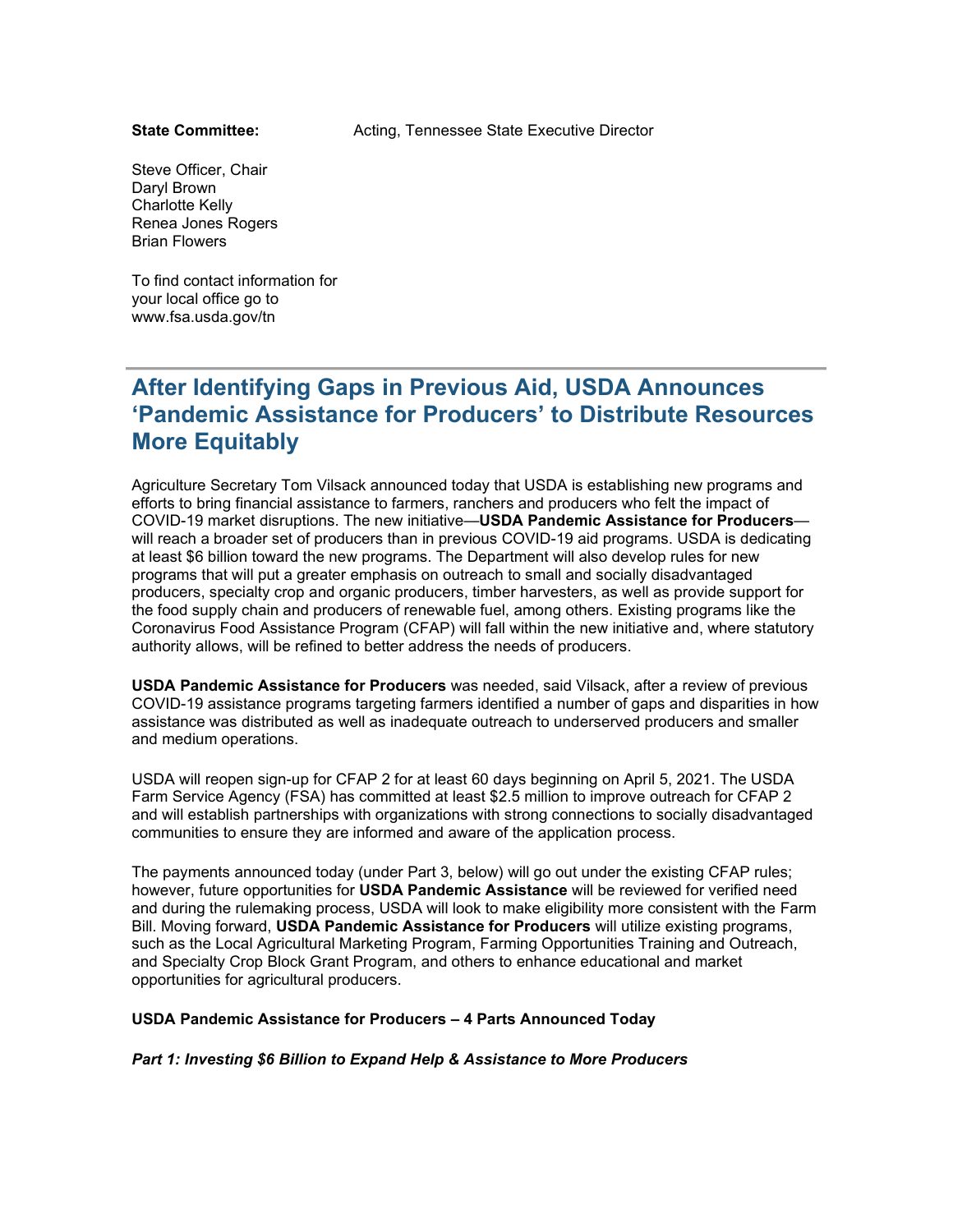USDA will dedicate at least \$6 billion to develop a number of new programs or modify existing proposals using discretionary funding from the Consolidated Appropriations Act and other coronavirus funding that went unspent by the previous administration. Where rulemaking is required, it will commence this spring. These efforts will include assistance for:

- Dairy farmers through the Dairy Donation Program or other means:
- Euthanized livestock and poultry;
- Biofuels;
- Specialty crops, beginning farmers, local, urban and organic farms;
- Costs for organic certification or to continue or add conservation activities
- Other possible expansion and corrections to CFAP that were not part of today's announcement such as to support dairy or other livestock producers;
- Timber harvesting and hauling;
- Personal Protective Equipment (PPE) and other protective measures for food and farm workers and specialty crop and seafood producers, processors and distributors;
- Improving the resilience of the food supply chain, including assistance to meat and poultry operations to facilitate interstate shipment;
- Developing infrastructure to support donation and distribution of perishable commodities, including food donation and distribution through farm-to-school, restaurants or other community organizations; and
- Reducing food waste.

#### *Part 2: Adding \$500 Million of New Funding to Existing Programs*

USDA expects to begin investing approximately \$500 million in expedited assistance through several existing programs this spring, with most by April 30. This new assistance includes:

- \$100 million in additional funding for the Specialty Crop Block Grant Program, administered by the Agricultural Marketing Service (AMS), which enhances the competitiveness of fruits, vegetables, tree nuts, dried fruits, horticulture, and nursery crops.
- \$75 million in additional funding for the Farmers Opportunities Training and Outreach program, administered by the National Institute of Food and Agriculture (NIFA) and the Office of Partnerships and Public Engagement, which encourages and assists socially disadvantaged, veteran, and beginning farmers and ranchers in the ownership and operation of farms and ranches.
- \$100 million in additional funding for the Local Agricultural Marketing Program, administered by the AMS and Rural Development, which supports the development, coordination and expansion of direct producer-to-consumer marketing, local and regional food markets and enterprises and value-added agricultural products.
- \$75 million in additional funding for the Gus Schumacher Nutrition Incentive Program, administered by the NIFA, which provides funding opportunities to conduct and evaluate projects providing incentives to increase the purchase of fruits and vegetables by lowincome consumers
- \$20 million for the Animal and Plant Health Inspection Service to improve and maintain animal disease prevention and response capacity, including the National Animal Health Laboratory Network.
- \$20 million for the Agricultural Research Service to work collaboratively with Texas A&M on the critical intersection between responsive agriculture, food production, and human nutrition and health.
- \$28 million for NIFA to provide grants to state departments of agriculture to expand or sustain existing farm stress assistance programs.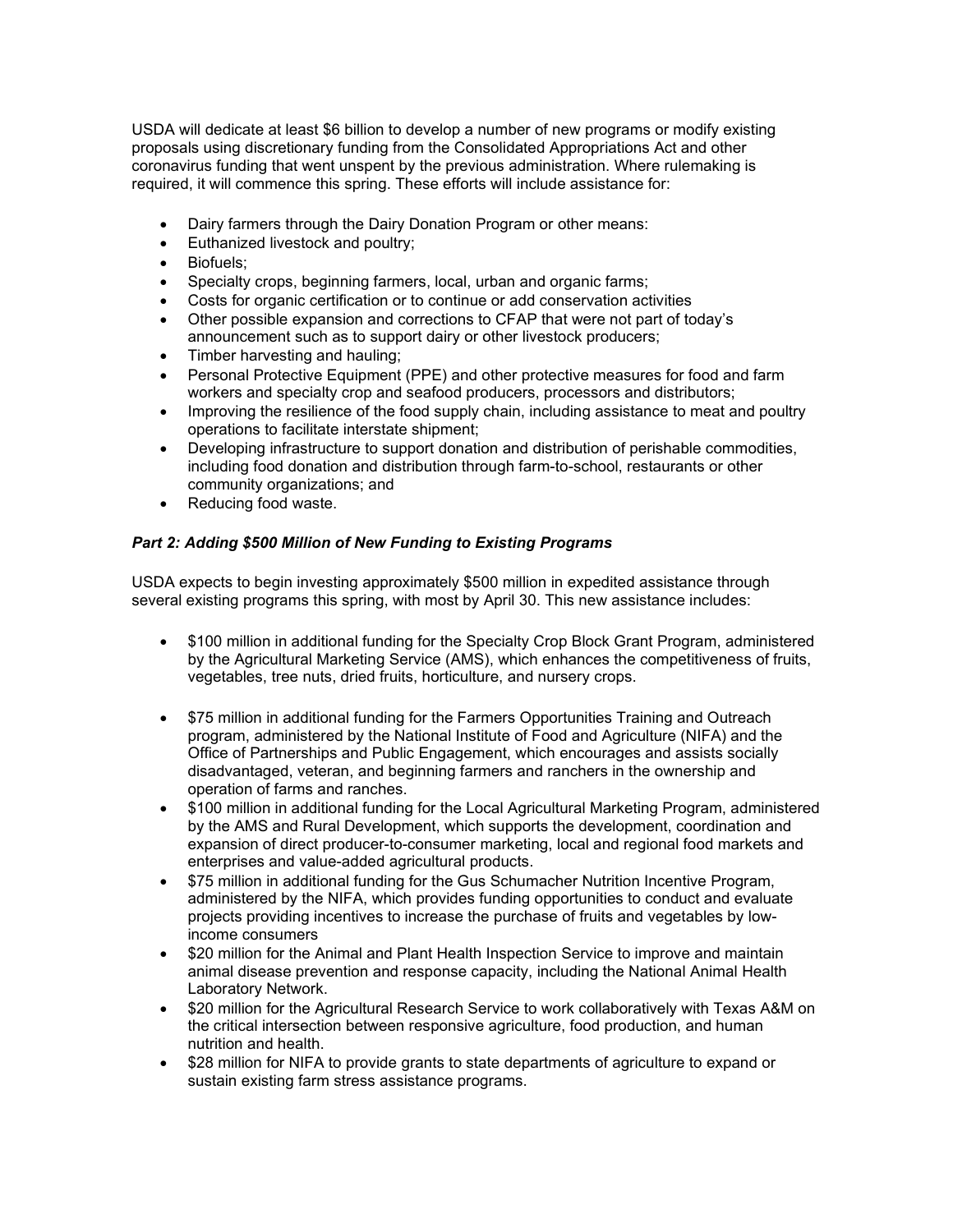• Approximately \$80 million in additional payments to domestic users of upland and extralong staple cotton based on a formula set in the Consolidated Appropriations Act, 2021 that USDA plans to deliver through the Economic Adjustment Assistance for Textile Mills program.

### *Part 3: Carrying Out Formula Payments under CFAP 1, CFAP 2, CFAP AA*

The Consolidated Appropriations Act, 2021, enacted December 2020 requires FSA to make certain payments to producers according to a mandated formula. USDA is now expediting these provisions because there is no discretion involved in interpreting such directives, they are self-enacting.

- An increase in CFAP 1 payment rates for cattle. Cattle producers with approved CFAP 1 applications will automatically receive these payments beginning in April. Information on the additional payment rates for cattle can be found on [farmers.gov/cfap.](http://www.farmers.gov/CFAP?utm_medium=email&utm_source=govdelivery) Eligible producers do not need to submit new applications, since payments are based on previously approved CFAP 1 applications. USDA estimates additional payments of more than \$1.1 billion to more than 410,000 producers, according to the mandated formula.
- Additional CFAP assistance of \$20 per acre for producers of eligible crops identified as CFAP 2 flat-rate or price-trigger crops beginning in April. This includes alfalfa, corn, cotton, hemp, peanuts, rice, sorghum, soybeans, sugar beets and wheat, among other crops. FSA will automatically issue payments to eligible price trigger and flat-rate crop producers based on the eligible acres included on their CFAP 2 applications. Eligible producers do not need to submit a new CFAP 2 application. For a list of all eligible rowcrops, visit [farmers.gov/cfap.](http://www.farmers.gov/CFAP?utm_medium=email&utm_source=govdelivery) USDA estimates additional payments of more than \$4.5 billion to more than 560,000 producers, according to the mandated formula.
- USDA will finalize routine decisions and minor formula adjustments on applications and begin processing payments for certain applications filed as part of the CFAP Additional Assistance program in the following categories:
	- o Applications filed for pullets and turfgrass sod;
	- $\circ$  A formula correction for row-crop producer applications to allow producers with a non-Actual Production History (APH) insurance policy to use 100% of the 2019 Agriculture Risk Coverage-County Option (ARC-CO) benchmark yield in the calculation;
	- $\circ$  Sales commodity applications revised to include insurance indemnities, Noninsured Crop Disaster Assistance Program payments, and Wildfire and Hurricane Indemnity Program Plus payments, as required by statute; and
	- o Additional payments for swine producers and contract growers under CFAP Additional Assistance remain on hold and are likely to require modifications to the regulation as part of the broader evaluation and future assistance; however, FSA will continue to accept applications from interested producers.

#### *Part 4: Reopening CFAP 2 Sign-Up to Improve Access & Outreach to Underserved Producers*

As noted above, USDA will re-open sign-up for of CFAP 2 for at least 60 days beginning on April 5, 2021.

• FSA has committed at least \$2.5 million to establish partnerships and direct outreach efforts intended to improve outreach for CFAP 2 and will cooperate with grassroots organizations with strong connections to socially disadvantaged communities to ensure they are informed and aware of the application process.

Please stay tuned for additional information and announcements under the **USDA Pandemic Assistance to Producers** initiative, which will help to expand and more equitably distribute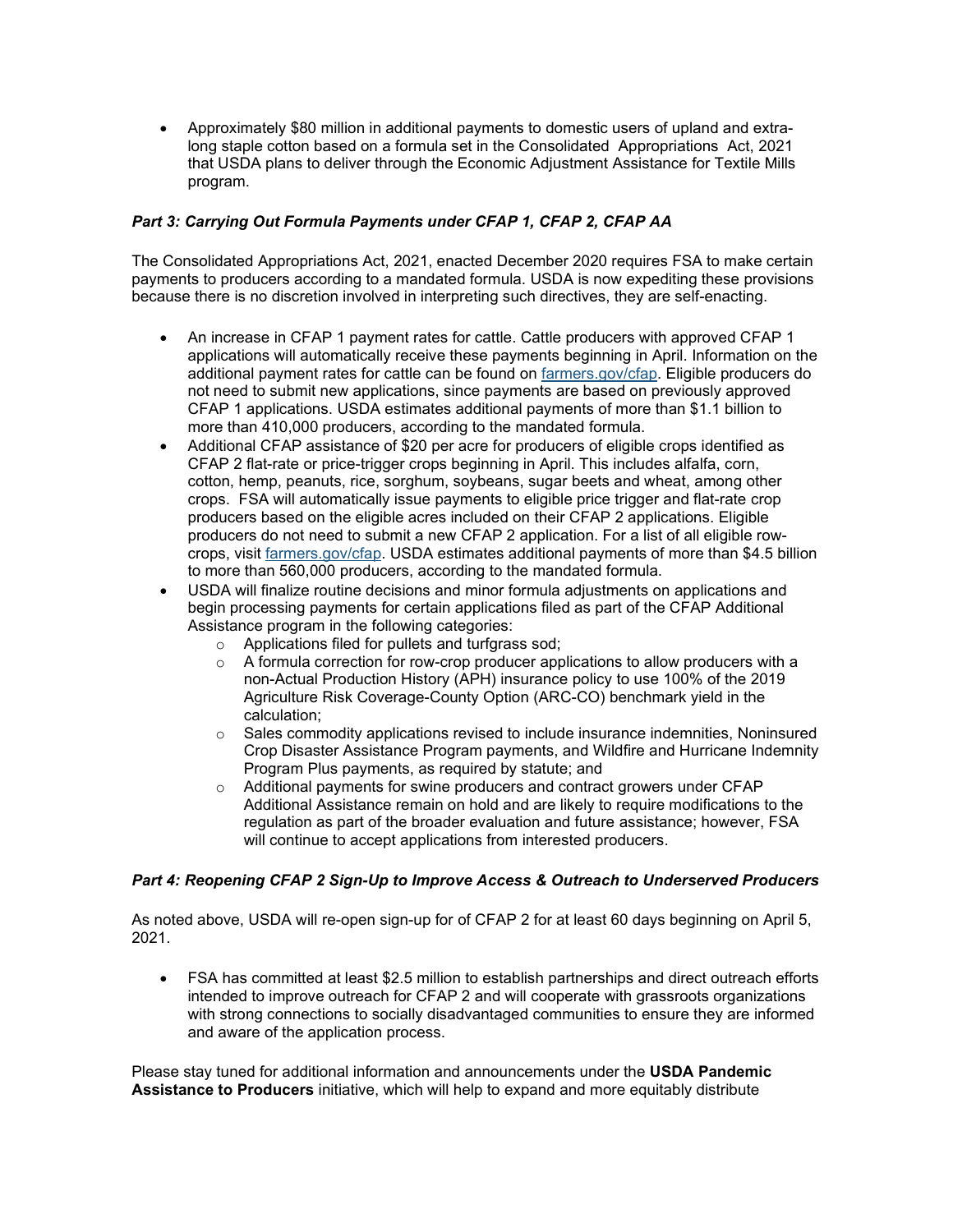financial assistance to producers and farming operations during the COVID-19 national emergency. Please visit [www.farmers.gov](http://www.farmers.gov/?utm_medium=email&utm_source=govdelivery) for more information on the details of today's announcement.

USDA touches the lives of all Americans each day in so many positive ways. In the Biden-Harris administration, USDA is transforming America's food system with a greater focus on more resilient local and regional food production, ensuring access to healthy and nutritious food in all communities, building new markets and streams of income for farmers and producers using climatesmart food and forestry practices, making historic investments in infrastructure and clean-energy capabilities in rural America, and committing to equity across the Department by removing systemic barriers and building a workforce more representative of America. To learn more, visit [www.usda.gov.](http://www.usda.gov/?utm_medium=email&utm_source=govdelivery)

## **More Information to Come on Socially Disadvantaged Farmer Debt Relief through the American Rescue Plan**

USDA recognizes that socially disadvantaged farmers and ranchers have faced systemic discrimination with cumulative effects that have, among other consequences, led to a substantial loss in the number of socially disadvantaged producers, reduced the amount of farmland they control, and contributed to a cycle of debt that was exacerbated during the COVID-19 pandemic.

To address these systemic barriers, the American Rescue Plan Act of 2021 provides historic debt relief to socially disadvantaged producers including Black/African American, American Indian or Alaskan native, Hispanic or Latino, and Asian American or Pacific Islander. Gender is not a criteria in and of itself.

USDA is now reviewing and working to gather feedback to implement the Act, and more guidance will be forthcoming for socially disadvantaged borrowers with direct or guaranteed farm loans as well as Farm Storage Facility Loans.

As information becomes available, it will be provided directly to socially disadvantaged borrowers and stakeholder groups representing socially disadvantaged producers, posted on farmers.gov and FSA websites and social media channels, and shared through email newsletters and the media.

Producers who have worked with USDA's Farm Service Agency previously may have their ethnicity and race on file. A borrower, including those with guaranteed loans, can contact their local USDA Service Center to verify, update or submit a new ethnicity and race designation using the AD-2047.

Find your nearest service center at [farmers.gov/service-locator.](http://www.farmers.gov/service-locator?utm_medium=email&utm_source=govdelivery)

To learn more about USDA's work to implement the American Rescue Plan Act of 2021, visit [www.usda.gov/arp.](http://www.usda.gov/arp?utm_medium=email&utm_source=govdelivery)

## **Applying for Farm Storage Facility Loans**

The Farm Service Agency's (FSA) Farm Storage Facility Loan (FSFL) program provides lowinterest financing to help you build or upgrade storage facilities and to purchase portable (new or used) structures, equipment and storage and handling trucks.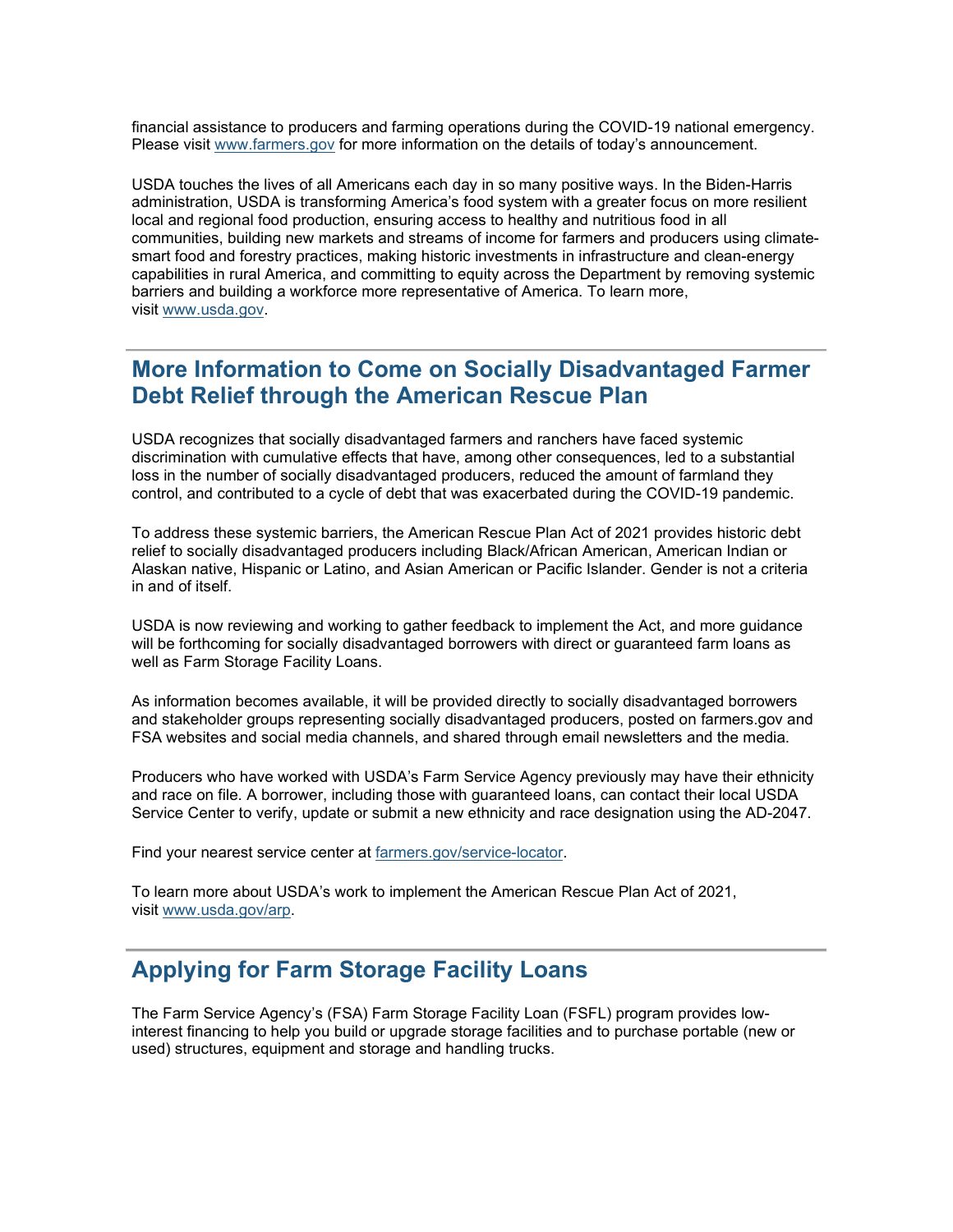Eligible commodities include corn, grain sorghum, rice, soybeans, oats, peanuts, wheat, barley, minor oilseeds harvested as whole grain, pulse crops (lentils, chickpeas and dry peas), hay, honey, renewable biomass, fruits, nuts and vegetables for cold storage facilities, floriculture, hops, maple sap, rye, milk, cheese, butter, yogurt, meat and poultry (unprocessed), eggs, and aquaculture (excluding systems that maintain live animals through uptake and discharge of water). Qualified facilities include grain bins, hay barns and cold storage facilities for eligible commodities.

Loans up to \$50,000 can be secured by a promissory note/security agreement, loans between \$50,000 and \$100,000 may require additional security, and loans exceeding \$100,000 require additional security.

You do not need to demonstrate the lack of commercial credit availability to apply. The loans are designed to assist a diverse range of farming operations, including small and mid-sized businesses, new farmers, operations supplying local food and farmers markets, non-traditional farm products, and underserved producers.

For more information, contact your local USDA Service Center or visit [fsa.usda.gov/pricesupport.](http://www.fsa.usda.gov/pricesupport?utm_medium=email&utm_source=govdelivery) To locate your local FSA office, visit [farmers.gov/service-center-locator.](https://www.farmers.gov/service-center-locator?utm_medium=email&utm_source=govdelivery)

## **FSA Offers Joint Financing Option on Direct Farm Ownership Loans**

The USDA Farm Service Agency's (FSA) [Direct Farm Ownership loans](https://www.fsa.usda.gov/programs-and-services/farm-loan-programs/farm-ownership-loans/index?utm_medium=email&utm_source=govdelivery) can help farmers and ranchers become owner-operators of family farms, improve and expand current operations, increase agricultural productivity, and assist with land tenure to save farmland for future generations.

There are three types of Direct Farm Ownership Loans: regular, down payment and joint financing. FSA also offers a [Direct Farm Ownership Microloan](https://www.fsa.usda.gov/programs-and-services/farm-loan-programs/microloans/index?utm_medium=email&utm_source=govdelivery) option for smaller financial needs up to \$50,000.

Joint financing allows FSA to provide more farmers and ranchers with access to capital. FSA lends up to 50 percent of the total amount financed. A commercial lender, a State program or the seller of the property being purchased, provides the balance of loan funds, with or without an FSA guarantee. The maximum loan amount for a joint financing loan is \$600,000, and the repayment period for the loan is up to 40 years.

The operation must be an eligible farm enterprise. Farm Ownership loan funds cannot be used to finance nonfarm enterprises and all applicants must be able to meet general eligibility requirements. Loan applicants are also required to have participated in the business operations of a farm or ranch for at least three years out of the 10 years prior to the date the application is submitted. The applicant must show documentation that their participation in the business operation of the farm or ranch was not solely as a laborer.

For more information about farm loans, contact your local county office or visit [fsa.usda.gov.](http://www.fsa.usda.gov/?utm_medium=email&utm_source=govdelivery)

## **Maintaining Good Credit History**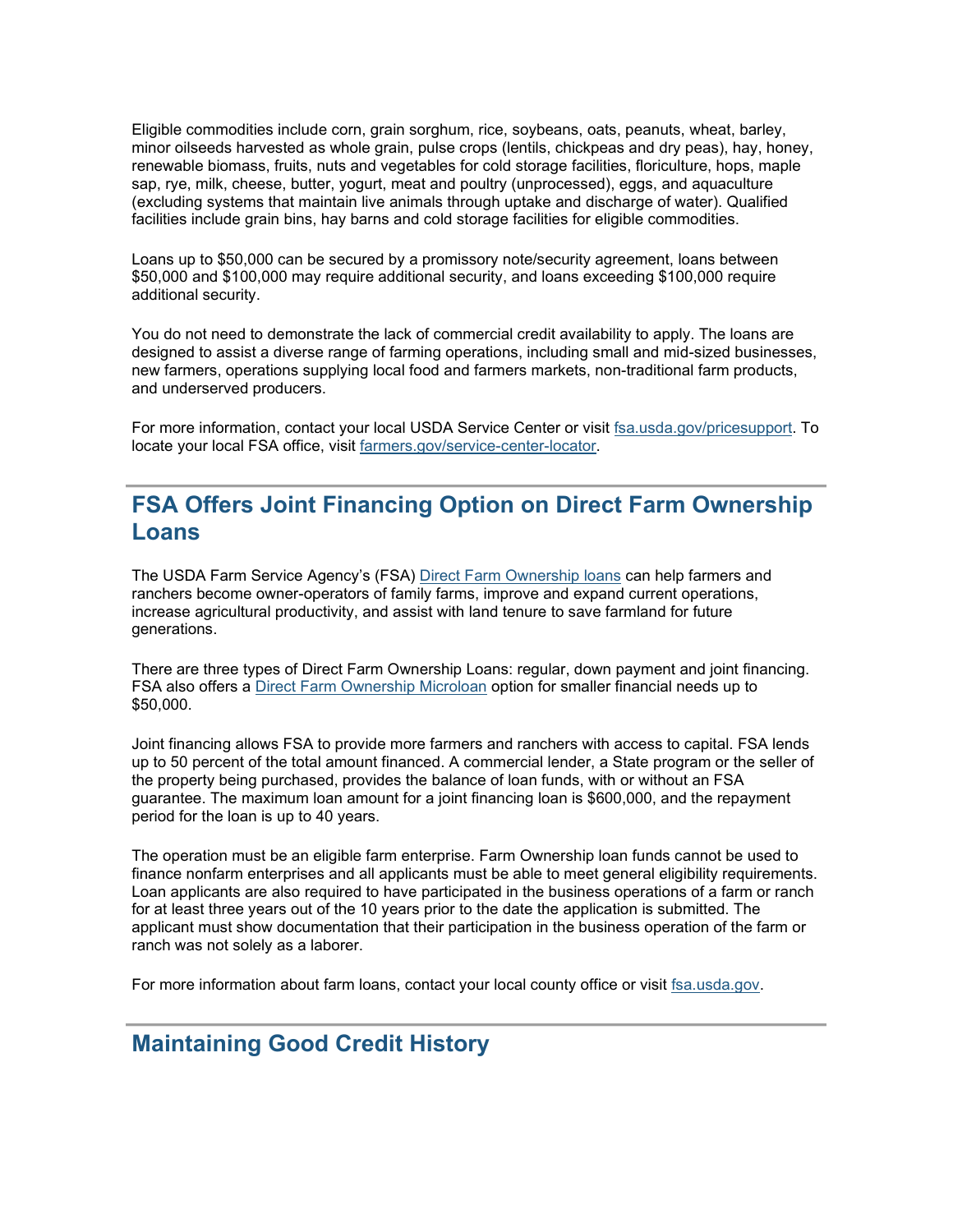Farm Service Agency (FSA) loans require applicants to have a satisfactory credit history. A credit report is requested for all FSA direct farm loan applicants. These reports are reviewed to verify outstanding debts, see if bills are paid timely and to determine the impact on cash flow.

Information on your credit report is strictly confidential and is used only as an aid in conducting FSA business.

Our farm loan staff will discuss options with you if you have an unfavorable credit report and will provide a copy of your report. If you dispute the accuracy of the information on the credit report, it is up to you to contact the issuing credit report company to resolve any errors or inaccuracies.

There are multiple ways to remedy an unfavorable credit score:

- Make sure to pay bills on time
	- $\circ$  Setting up automatic payments or automated reminders can be an effective way to remember payment due dates.
- Pay down existing debt
- Keep your credit card balances low
- Avoid suddenly opening or closing existing credit accounts

FSA's farm loan staff will guide you through the process, which may require you to reapply for a loan after improving or correcting your credit report.

For more information on FSA farm loan programs, contact your local office or visit [fsa.usda.gov.](http://www.fsa.usda.gov/?utm_medium=email&utm_source=govdelivery)

## **Quality Loss Assistance Now Available for Eligible Producers Affected by 2018, 2019 Natural Disasters**

The U.S. Department of Agriculture's (USDA) Farm Service Agency (FSA) announced that signup for the Quality Loss Adjustment (QLA) Program began Wednesday, Jan. 6, 2021. Funded by the Further Consolidated Appropriations Act of 2020, this new program provides assistance to producers who suffered eligible crop quality losses due to natural disasters occurring in 2018 and 2019. The deadline to apply for QLA is Friday, April 9, 2021.

#### **Eligible Crops**

Eligible crops include those for which [federal crop insurance](http://www.rma.usda.gov/?utm_medium=email&utm_source=govdelivery) or [Noninsured Crop Disaster](https://www.fsa.usda.gov/programs-and-services/disaster-assistance-program/noninsured-crop-disaster-assistance/index?utm_medium=email&utm_source=govdelivery)  [Assistance Program](https://www.fsa.usda.gov/programs-and-services/disaster-assistance-program/noninsured-crop-disaster-assistance/index?utm_medium=email&utm_source=govdelivery) (NAP) coverage is available, except for grazed crops and value loss crops, such as honey, maple sap, aquaculture, floriculture, mushrooms, ginseng root, ornamental nursery, Christmas trees, and turfgrass sod.

Additionally, crops that were sold or fed to livestock or that are in storage may be eligible; however, crops that were destroyed before harvest are not eligible. Crop quality losses occurring after harvest, due to deterioration in storage, or that could have been mitigated, are also not eligible.

Assistance is based on a producer's harvested affected production of an eligible crop, which must have had at least a 5% quality loss reflected through a quality discount; or for forage crops, a nutrient loss, such as total digestible nutrients.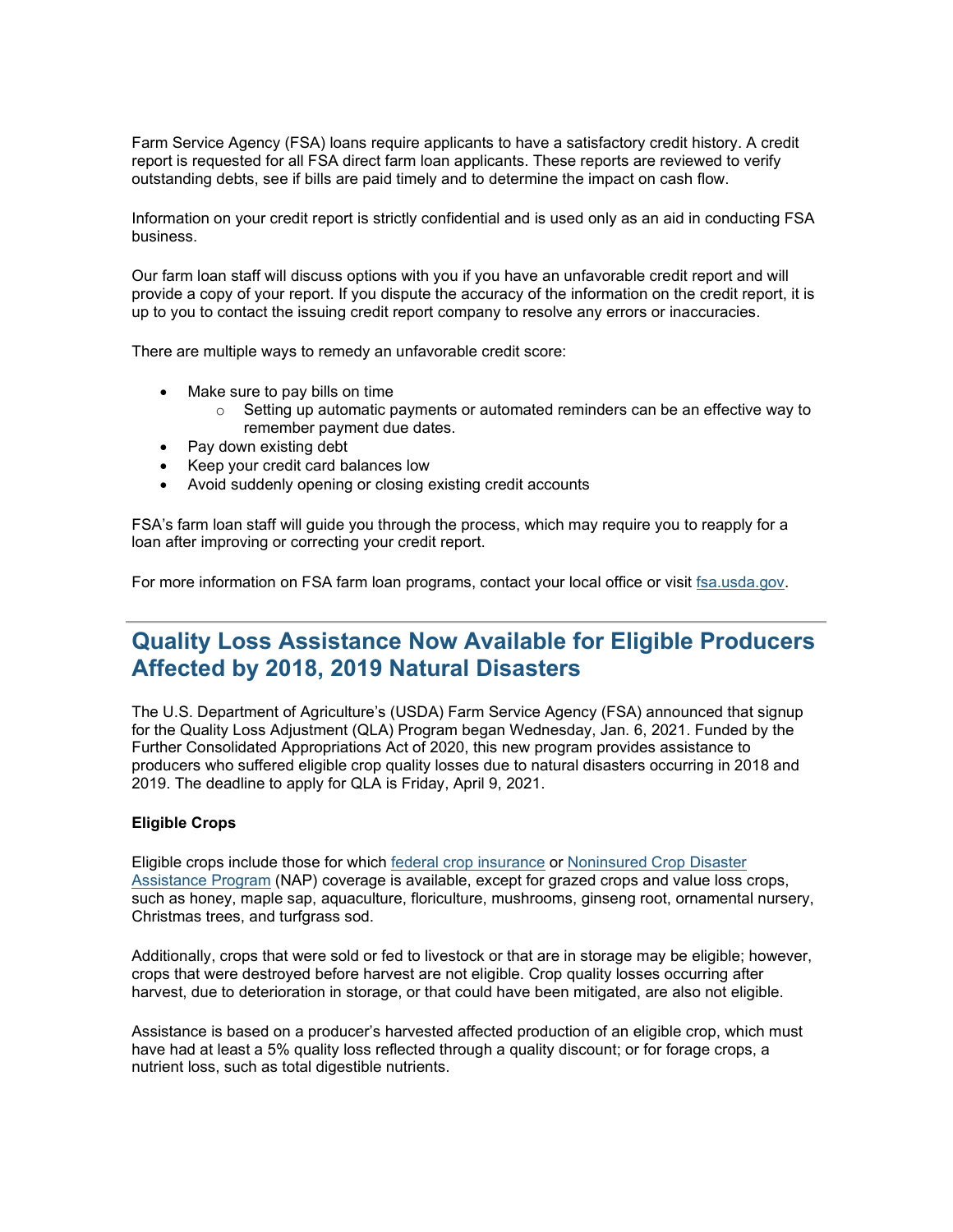#### **Qualifying Disaster Events**

Losses must have been a result of a qualifying disaster event (hurricane, excessive moisture, flood, qualifying drought, tornado, typhoon, volcanic activity, snowstorm, or wildfire) or related condition that occurred in calendar years 2018 and/or 2019.

Assistance is available for eligible producers in counties that received a qualifying Presidential Emergency Disaster Declaration or Secretarial Disaster Designation because of one or more of the qualifying disaster events or related conditions.

Lists of counties with Presidential Emergency Disaster Declarations and Secretarial Disaster Designations for all qualifying disaster events for 2018 and 2019 are available [here.](https://www.farmers.gov/recover/whip-plus/eligible-counties?utm_medium=email&utm_source=govdelivery) For drought, producers are eligible for QLA if the loss occurred in an area within a county rated by the [U.S.](https://droughtmonitor.unl.edu/?utm_medium=email&utm_source=govdelivery)  [Drought Monitor](https://droughtmonitor.unl.edu/?utm_medium=email&utm_source=govdelivery) as having a D3 (extreme drought) or higher intensity level during 2018 or 2019.

Producers in counties that did not receive a qualifying declaration or designation may still apply but must also provide supporting documentation to establish that the crop was directly affected by a qualifying disaster event.

To determine QLA eligibility and payments, FSA considers the total quality loss caused by all qualifying natural disasters in cases where a crop was impacted by multiple events.

#### **Applying for QLA**

When applying, producers are asked to provide verifiable documentation to support claims of quality loss or nutrient loss in the case of forage crops. For crops that have been sold, grading must have been completed within 30 days of harvest, and for forage crops, a laboratory analysis must have been completed within 30 days of harvest.

Some acceptable forms of documentation include sales receipts from buyers, settlement sheets, truck or warehouse scale tickets, written sales contracts, similar records that represent actual and specific quality loss information, and forage tests for nutritional values.

#### **Payments Calculations and Limitations**

QLA payments are based on formulas for the type of crop (forage or non-forage) and loss documentation submitted. Based on this documentation FSA is calculating payments based on the producer's own individual loss or based on the county average loss. More information on payments can be found on [farmers.gov/quality-loss.](http://www.farmers.gov/quality-loss?utm_medium=email&utm_source=govdelivery)

FSA will issue payments once the application period ends. If the total amount of calculated QLA payments exceeds available program funding, payments will be prorated.

For each crop year, 2018, 2019 and 2020, the maximum amount that a person or legal entity may receive, directly or indirectly, is \$125,000. Payments made to a joint operation (including a general partnership or joint venture) will not exceed \$125,000, multiplied by the number of persons and legal entities that comprise the ownership of the joint operation. A person or legal entity is ineligible for QLA payment if the person's or legal entity's average Adjusted Gross Income exceeds \$900,000, unless at least 75% is derived from farming, ranching or forestry-related activities.

#### **Future Insurance Coverage Requirements**